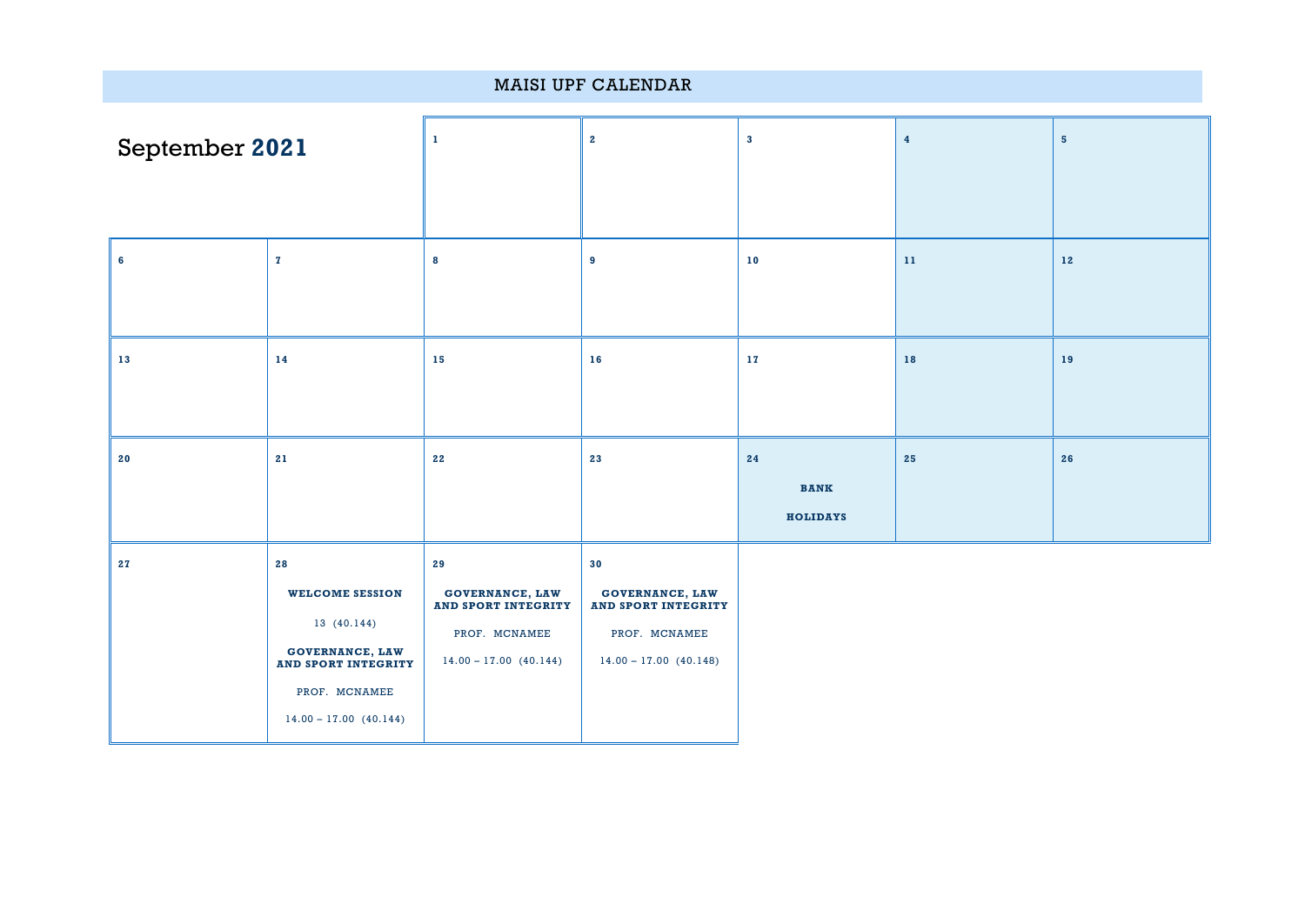| <b>MAISI UPF CALENDAR</b>                                                                                                            |                                                                                                      |                                                                                                         |                                                                                                                 |                                                                                                         |                                                                                                                 |    |  |  |
|--------------------------------------------------------------------------------------------------------------------------------------|------------------------------------------------------------------------------------------------------|---------------------------------------------------------------------------------------------------------|-----------------------------------------------------------------------------------------------------------------|---------------------------------------------------------------------------------------------------------|-----------------------------------------------------------------------------------------------------------------|----|--|--|
| October 2021                                                                                                                         |                                                                                                      | л.<br><b>GOVERNANCE, LAW AND</b><br><b>SPORT INTEGRITY</b><br>PROF. MCNAMEE<br>$14.00 - 17.00$ (40.213) | $2^{\circ}$                                                                                                     | $\overline{\mathbf{3}}$                                                                                 |                                                                                                                 |    |  |  |
| $\overline{\mathbf{4}}$<br><b>THESIS SUPERMARKET</b><br>$9,00 - 12,00 (40.047A)$<br><b>PROF. HOLGER</b><br>$14,00 - 18,00 (40.047A)$ | 5<br><b>GOVERNANCE, LAW AND</b><br><b>SPORT INTEGRITY</b><br>PROF. HOLGER<br>$9.00 - 15.00$ (40.146) | 6<br><b>GOVERNANCE, LAW AND</b><br><b>SPORT INTEGRITY</b><br>PROF. HOLGER<br>$9.00 - 15.00$ (40.152)    | $\mathbf{z}$<br><b>GOVERNANCE, LAW AND</b><br><b>SPORT INTEGRITY</b><br>PROF. HOLGER<br>$9.00 - 15.00$ (40.148) | 8<br><b>GOVERNANCE, LAW AND</b><br><b>SPORT INTEGRITY</b><br>PROF. HOLGER<br>$9.00 - 15.00$ (40.213)    | 9<br><b>GOVERNANCE, LAW</b><br><b>AND SPORT</b><br><b>INTEGRITY</b><br>PROF. HOLGER<br>$10.00 - 12.00$ (40.144) | 10 |  |  |
| 11<br><b>GOVERNANCE, LAW AND</b><br><b>SPORT INTEGRITY</b><br>PROF. SCHUBERT<br>$9.00 - 15.00$ (40.105)                              | 12<br><b>BANK HOLIDAY</b>                                                                            | 13<br><b>GOVERNANCE, LAW AND</b><br><b>SPORT INTEGRITY</b><br>PROF. SCHUBERT<br>$9.00 - 15.00$ (20.023) | 14<br><b>GOVERNANCE, LAW AND</b><br><b>SPORT INTEGRITY</b><br>PROF. SCHUBERT<br>$9.00 - 15.00$ (20.027)         | 15<br><b>GOVERNANCE, LAW AND</b><br><b>SPORT INTEGRITY</b><br>PROF. SCHUBERT<br>$9.00 - 15.00$ (40.253) | 16                                                                                                              | 17 |  |  |
| 18<br><b>GOVERNANCE, LAW AND</b><br><b>SPORT INTEGRITY</b><br>PROF. CARRIO<br>$9.00 - 12.00$ (40.113)                                | 19                                                                                                   | 20<br><b>GOVERNANCE, LAW AND</b><br><b>SPORT INTEGRITY</b><br>PROF. CARRIO<br>$9.00 - 12.00$ (40.113)   | 21<br><b>GOVERNANCE, LAW AND</b><br><b>SPORT INTEGRITY</b><br>PROF. CARRIO<br>$9.00 - 12.00$ (40.113)           | 22                                                                                                      | 23                                                                                                              | 24 |  |  |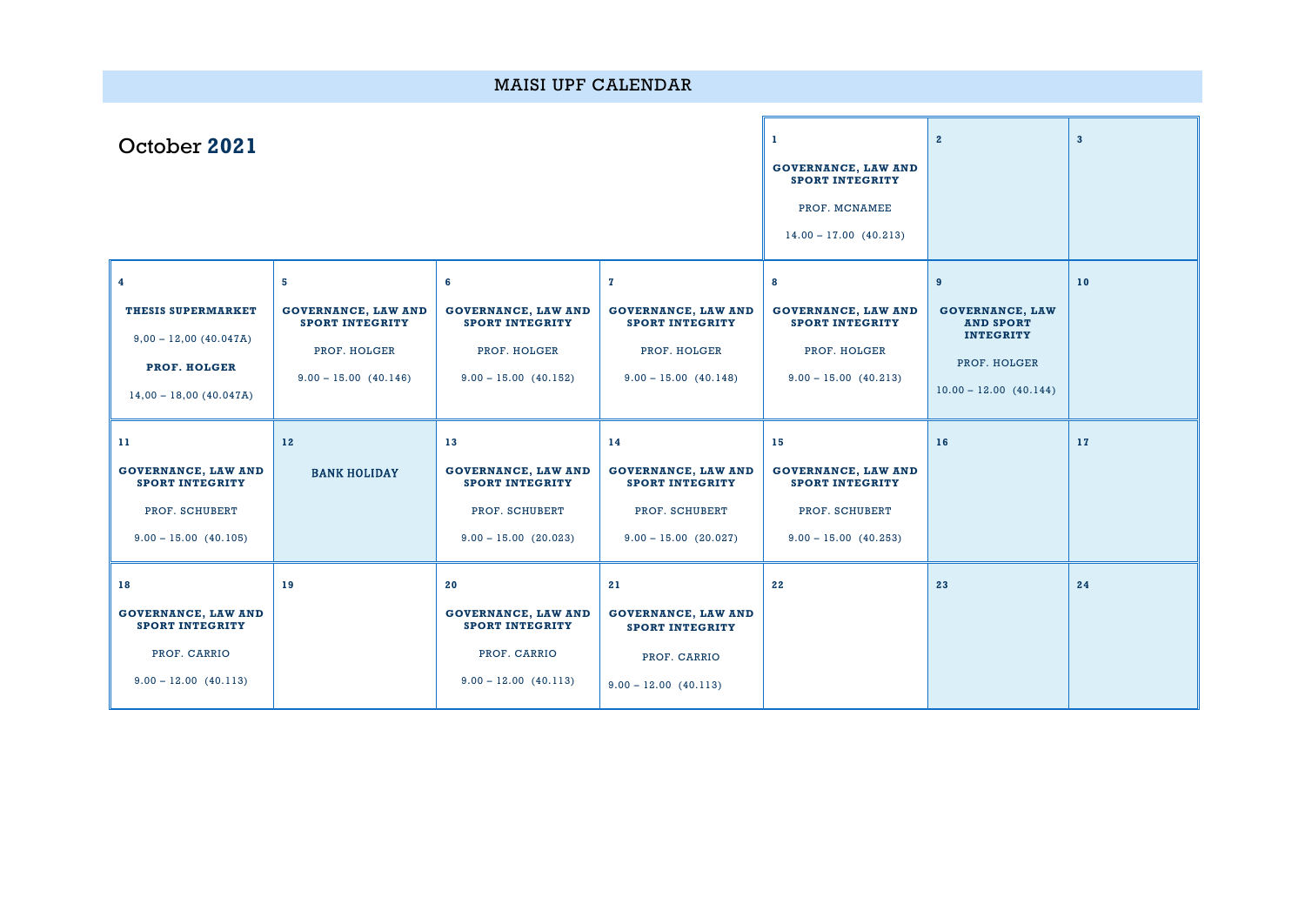## MAISI UPF CALENDAR

| 25                                            | 26                      | 27                                                   | 28                                                   | 29 | 30 | 31 |
|-----------------------------------------------|-------------------------|------------------------------------------------------|------------------------------------------------------|----|----|----|
| GOVERNANCE, LAW AND<br><b>SPORT INTEGRITY</b> | <b>INVITED SPEAKER</b>  | <b>GOVERNANCE, LAW AND</b><br><b>SPORT INTEGRITY</b> | <b>GOVERNANCE, LAW AND</b><br><b>SPORT INTEGRITY</b> |    |    |    |
| PROF. CARRIO                                  | <b>PROF. MORRICONI</b>  | PROF. CARRIO                                         | PROF. CARRIO                                         |    |    |    |
| $9.00 - 12.00 (40.113)$                       | $9.00 - 12.00$ (40.113) | $9.00 - 12.00$ (40.113)                              | $9.00 - 12.00$ (40.113)                              |    |    |    |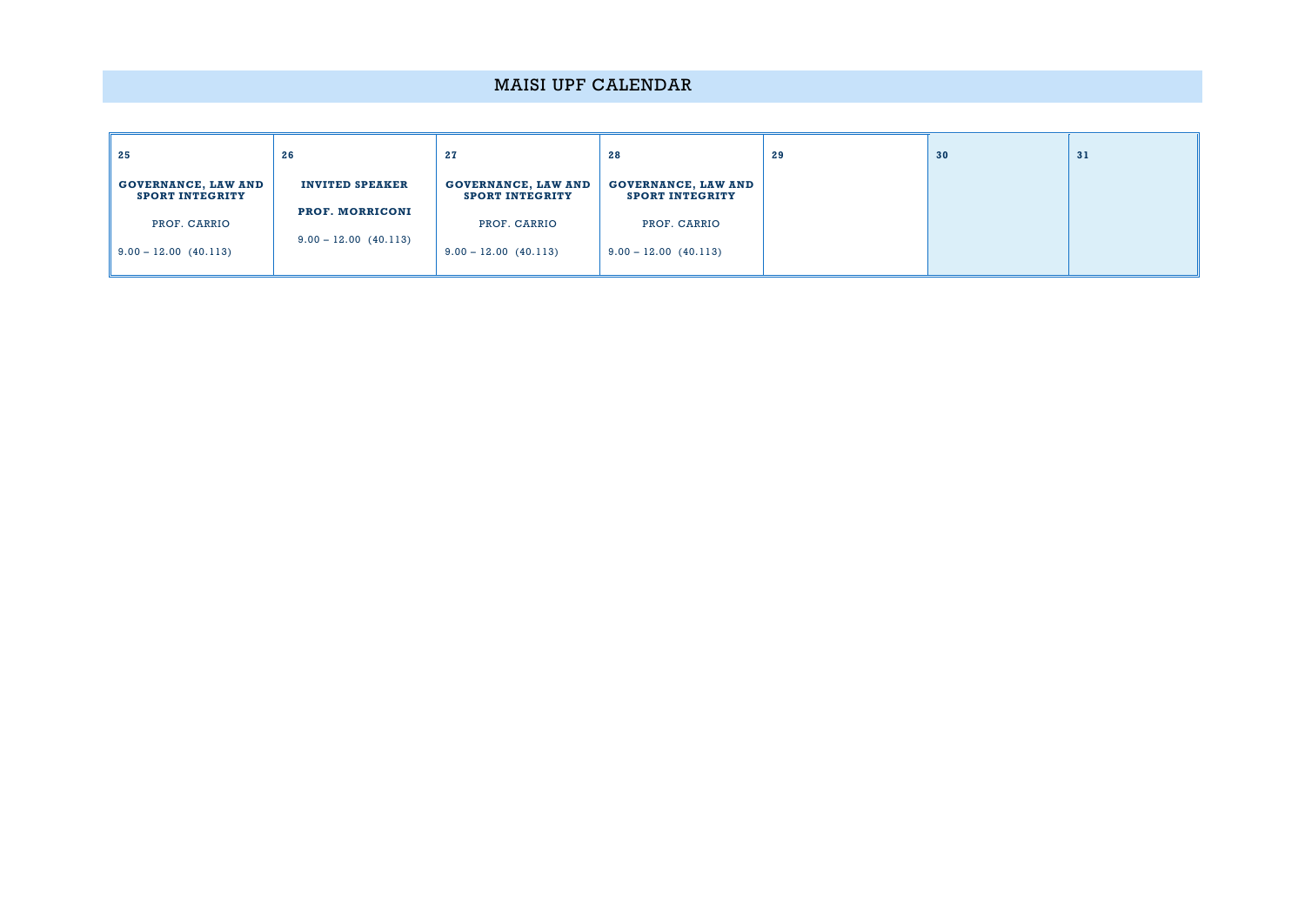## November **2021**

| $\mathbf{1}$                                         | $\mathbf{2}$                                         | $\mathbf{3}$                                         | 4                                                    | 5                                                    | $6\phantom{1}$ | $\mathbf{z}$ |
|------------------------------------------------------|------------------------------------------------------|------------------------------------------------------|------------------------------------------------------|------------------------------------------------------|----------------|--------------|
| <b>BANK</b>                                          | <b>GOVERNANCE, LAW AND</b><br><b>SPORT INTEGRITY</b> | <b>GOVERNANCE, LAW AND</b><br><b>SPORT INTEGRITY</b> | <b>GOVERNANCE, LAW AND</b><br><b>SPORT INTEGRITY</b> |                                                      |                |              |
| <b>HOLIDAY</b>                                       | PROF. CARRIO                                         | PROF. CARRIO                                         | PROF. CARRIO                                         |                                                      |                |              |
|                                                      | $9.00 - 12.00$ (40.113)                              | $9.00 - 12.00$ (40.113)                              | $9.00 - 12.00 (40.113)$                              |                                                      |                |              |
| 8                                                    | 9                                                    | 10                                                   | 11                                                   | 12                                                   | 13             | 14           |
|                                                      |                                                      | <b>GOVERNANCE, LAW AND</b><br><b>SPORT INTEGRITY</b> | <b>GOVERNANCE, LAW AND</b><br><b>SPORT INTEGRITY</b> | <b>GOVERNANCE, LAW AND</b><br><b>SPORT INTEGRITY</b> |                |              |
|                                                      |                                                      | PROF. SCHUBERT                                       | PROF. SCHUBERT                                       | PROF. SCHUBERT                                       |                |              |
|                                                      |                                                      | $14.30 - 20.00$ (40.006)                             | $9.00 - 15.00$ (40.213)                              | $9.00 - 15.00$ (20.027)                              |                |              |
|                                                      |                                                      |                                                      |                                                      |                                                      |                |              |
| 15                                                   | 16                                                   | 17                                                   | 18                                                   | 19                                                   | 20             | 21           |
| <b>GOVERNANCE, LAW AND</b><br><b>SPORT INTEGRITY</b> | <b>GOVERNANCE, LAW AND</b><br><b>SPORT INTEGRITY</b> | <b>GOVERNANCE, LAW AND</b><br><b>SPORT INTEGRITY</b> |                                                      |                                                      |                |              |
| PROF. HOLGER                                         | PROF. HOLGER                                         | PROF. HOLGER                                         |                                                      |                                                      |                |              |
| $9.00 - 15.00 (40.147)$                              | $9.00 - 15.00$ (20.027)                              | $9.00 - 15.00$ (40.244)                              |                                                      |                                                      |                |              |
| 22                                                   | 23                                                   | 24                                                   | 25                                                   | 26                                                   | 27             | 28           |
| <b>GOVERNANCE, LAW AND</b><br><b>SPORT INTEGRITY</b> |                                                      | <b>GOVERNANCE, LAW AND</b><br><b>SPORT INTEGRITY</b> |                                                      |                                                      |                |              |
| PROF. TRIVIÑO                                        |                                                      | PROF. TRIVIÑO                                        |                                                      |                                                      |                |              |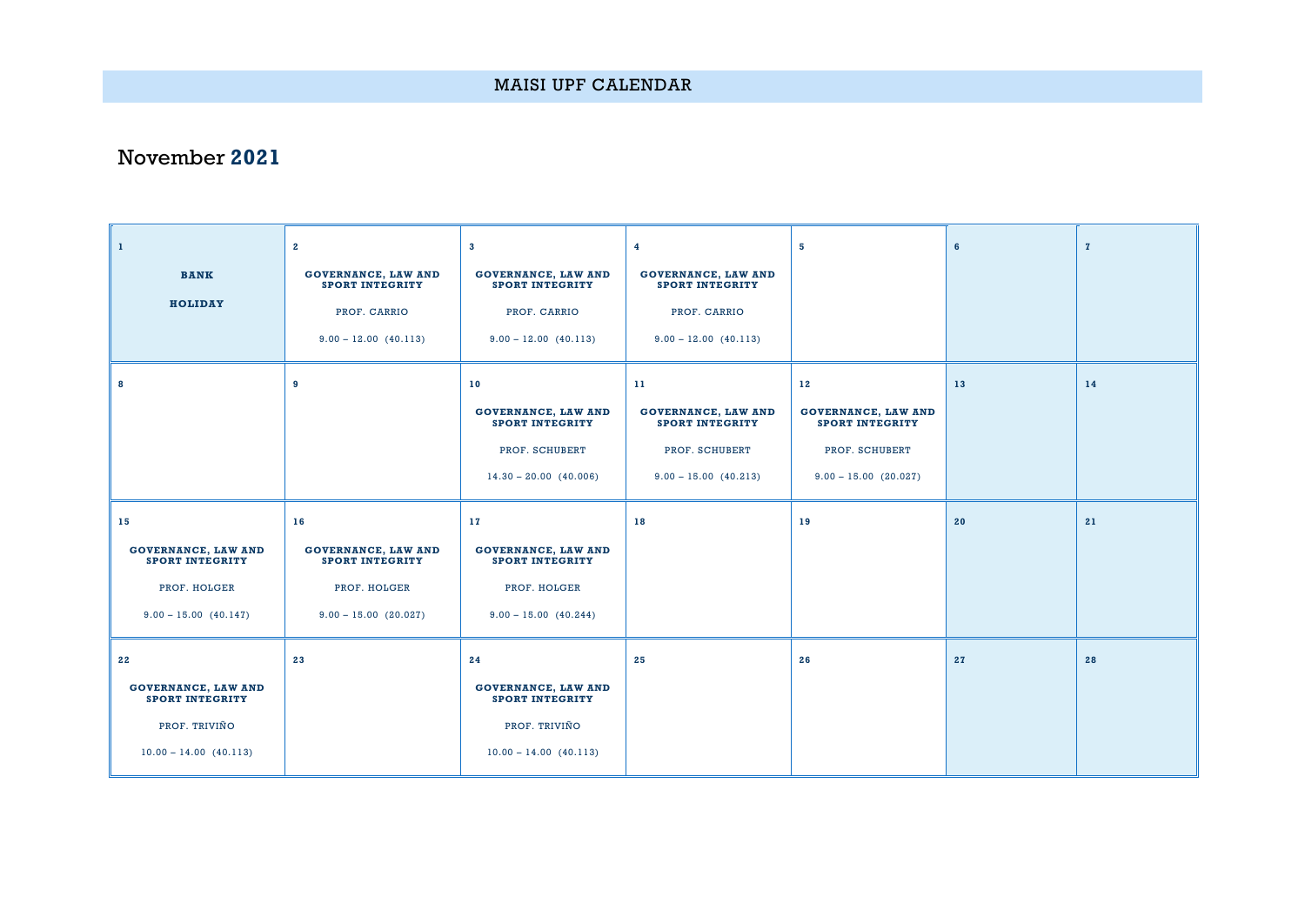## MAISI UPF CALENDAR

| 29                                                   | 30 |
|------------------------------------------------------|----|
| <b>GOVERNANCE, LAW AND</b><br><b>SPORT INTEGRITY</b> |    |
| PROF. TRIVIÑO                                        |    |
| $10.00 - 14.00$ (40.113)                             |    |

÷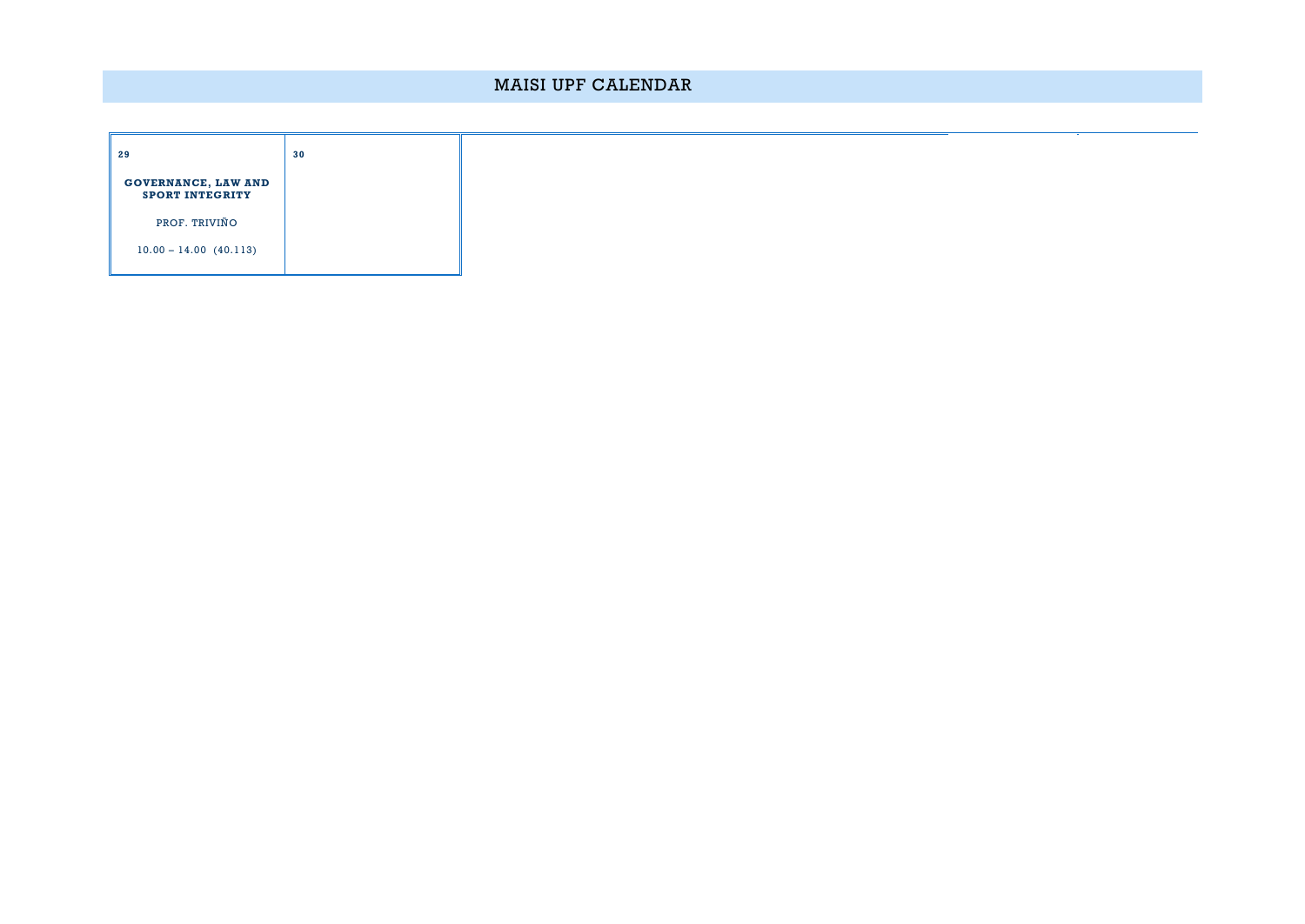| <b>MAISI UPF CALENDAR</b>                |              |                                                                                                  |                                                                                                 |                                                                                    |                         |                |
|------------------------------------------|--------------|--------------------------------------------------------------------------------------------------|-------------------------------------------------------------------------------------------------|------------------------------------------------------------------------------------|-------------------------|----------------|
| December 2021                            |              | 1<br><b>GOVERNANCE, LAW<br/>AND SPORT INTEGRITY</b><br>PROF. TRIVIÑO<br>$10.00 - 14.00 (40.113)$ | $\mathbf{2}$                                                                                    | $\mathbf{3}$<br><b>INVITED SPEAKER</b><br>PROF. JABERG<br>$10.00 - 12.00$ (40.113) | $\overline{\mathbf{4}}$ | $5\phantom{a}$ |
| $6\phantom{a}$<br><b>BANK</b><br>HOLIDAY | $\mathbf{z}$ | $\bf{8}$<br><b>BANK</b><br>HOLIDAY                                                               | 9<br>GOVERNANCE, LAW<br><b>AND SPORT INTEGRITY</b><br>PROF. TEIXIDOR<br>$9.00 - 11.00$ (40.113) | $10$                                                                               | $11\,$                  | 12             |
| 13                                       | 14           | 15                                                                                               | 16                                                                                              | $1\,7$                                                                             | 18                      | 19             |
| 20                                       | 21           | 22<br><b>START OF</b><br><b>HOLIDAYS</b>                                                         | 23                                                                                              | 24                                                                                 | 25                      | 26             |
| 27                                       | 28           | 29                                                                                               | 30                                                                                              | 31                                                                                 |                         |                |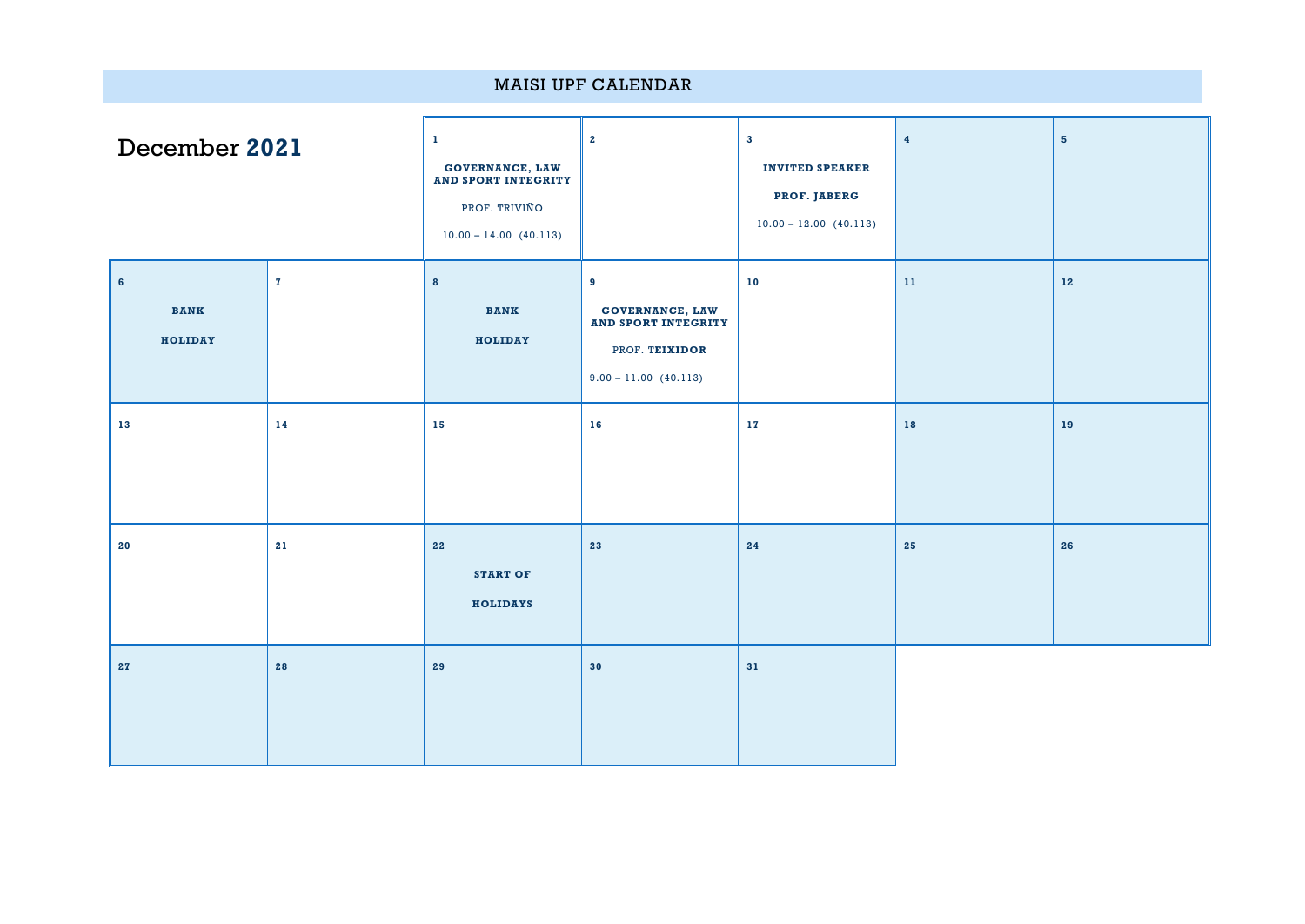| <b>MAISI UPF CALENDAR</b>                                                                               |                                                                                                         |                                                                           |                                                                             |                                                                            |    |    |  |
|---------------------------------------------------------------------------------------------------------|---------------------------------------------------------------------------------------------------------|---------------------------------------------------------------------------|-----------------------------------------------------------------------------|----------------------------------------------------------------------------|----|----|--|
| January 2022                                                                                            |                                                                                                         | $\mathbf 1$                                                               | $\overline{2}$                                                              |                                                                            |    |    |  |
| $\mathbf{3}$                                                                                            | $\overline{\mathbf{4}}$                                                                                 | $5\phantom{a}$                                                            | $6\phantom{a}$                                                              | $\mathbf{z}$<br><b>END OF</b><br><b>HOLIDAYS</b>                           | 8  | 9  |  |
| 10<br><b>GOVERNANCE, LAW</b><br><b>AND SPORT INTEGRITY</b><br>PROF. TRIVIÑO<br>$10.00 - 14.00$ (40.113) | 11<br><b>GOVERNANCE, LAW AND</b><br><b>SPORT INTEGRITY</b><br>PROF. TRIVIÑO<br>$10.00 - 14.00 (40.113)$ | 12<br><b>INVITED SPEAKER</b><br>PROF. PEÑA<br>$10.00 - 12.00 (40.113)$    | 13                                                                          | 14                                                                         | 15 | 16 |  |
| 17<br><b>GOVERNANCE, LAW</b><br><b>AND SPORT INTEGRITY</b><br>PROF. TRIVIÑO<br>$10.00 - 14.00$ (40.113) | 18                                                                                                      | 19                                                                        | 20                                                                          | 21                                                                         | 22 | 23 |  |
| 24<br><b>GOVERNANCE, LAW</b><br><b>AND SPORT INTEGRITY</b><br>PROF. CARRIO<br>$13.00 - 16.00$ (40.047A) | 25<br><b>GOVERNANCE, LAW</b><br><b>AND SPORT INTEGRITY</b><br>PROF. CARRIO<br>$9.00 - 12.00$ (40.113)   | 26<br><b>INVITED SPEAKER</b><br>PROF. ALCARAZ<br>$10.00 - 12.00$ (40.113) | 27<br><b>INVITED SPEAKER</b><br>PROF. CARPENTER<br>$14.00 - 17.00$ (20.027) | 28<br><b>INVITED SPEAKER</b><br>PROF. CARPENTER<br>$9.00 - 12.00$ (40.113) | 29 | 30 |  |